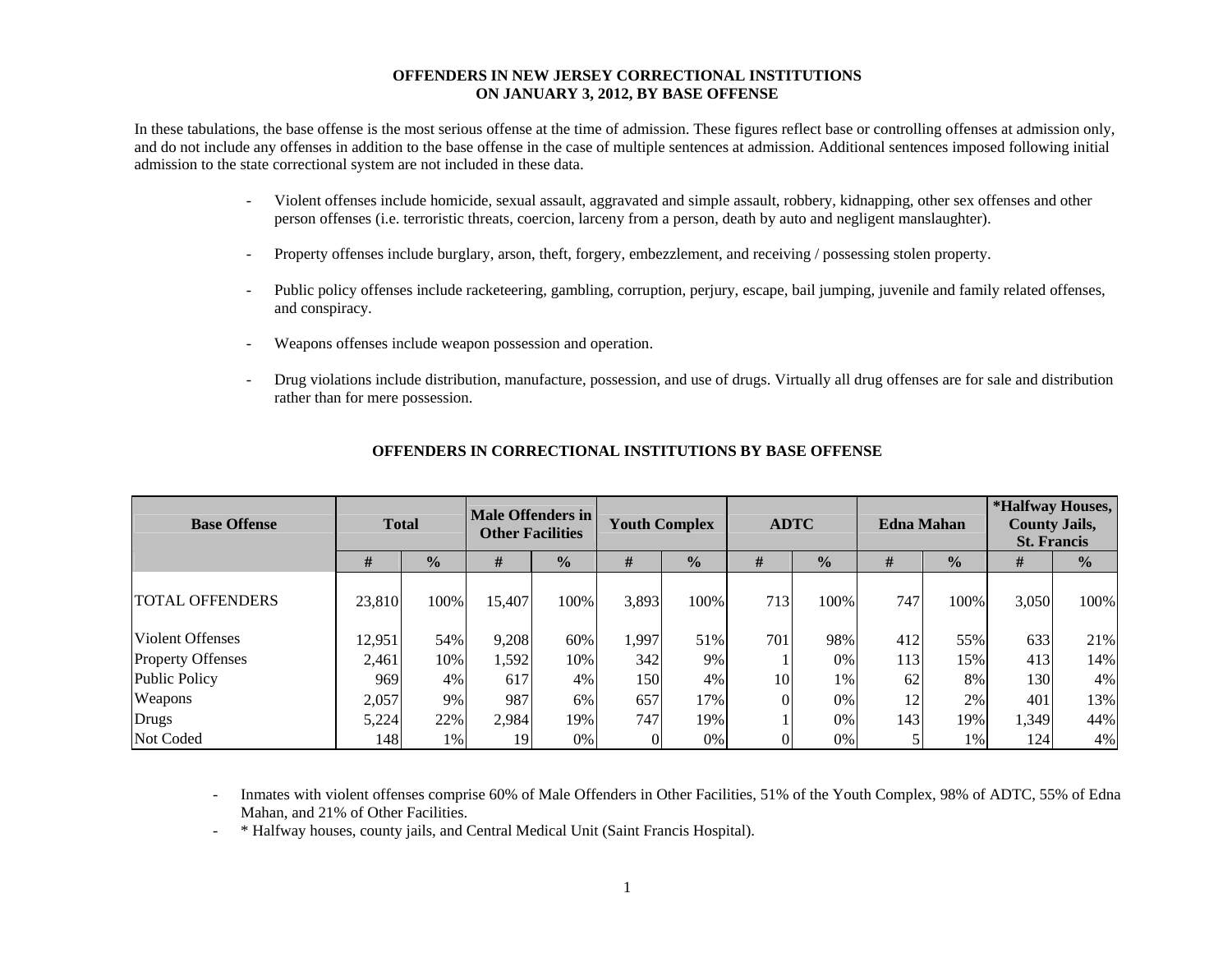# **Prison Complex Offenders By Base Offense**

| Institution          | <b>Total</b> | <b>Violent</b><br><b>Offenses</b> | <b>Homicide</b> | <b>Sexual</b><br><b>Assault</b> | <b>Assault</b> | <b>Robbery</b> | <b>Kidnap</b>            | Other<br><b>Sex</b> | Other<br>Person | <b>Property</b> | <b>Public</b><br><b>Policy</b> | <b>Weapons</b> | <b>Drugs</b> | <b>Not</b><br>Coded |
|----------------------|--------------|-----------------------------------|-----------------|---------------------------------|----------------|----------------|--------------------------|---------------------|-----------------|-----------------|--------------------------------|----------------|--------------|---------------------|
|                      |              |                                   |                 |                                 |                |                |                          |                     |                 |                 |                                |                |              |                     |
| <b>Bayside</b>       | 1,177        | 553                               | 112             | 19                              | 153            | 239            | 5                        | 20                  | 5               | 142             | 62                             | 127            | 293          | $\mathbf 0$         |
| <b>Main</b>          | 100%         | 47%                               | 10%             | 2%                              | 13%            | 20%            | 0%                       | 2%                  | 0%              | 12%             | 5%                             | 11%            | 25%          | $0\%$               |
|                      |              |                                   |                 |                                 |                |                |                          |                     |                 |                 |                                |                |              |                     |
| <b>Bayside</b>       | 693          | 396                               | 107             | $\overline{0}$                  | 107            | 171            | 3                        | 3                   | 5               | 83              | 28                             | 57             | 129          | $\mathbf 0$         |
| Farm                 | 100%         | 57%                               | 15%             | 0%                              | 15%            | 25%            | 0%                       | 0%                  | 1%              | 12%             | 4%                             | 8%             | 19%          | 0%                  |
|                      |              |                                   |                 |                                 |                |                |                          |                     |                 |                 |                                |                |              |                     |
| <b>Bayside</b>       | 317          | 37                                | 1               | $\overline{O}$<br>0%            | 6              | 26             | 0<br>0%                  | 0                   | 4               | 68              | 16                             | 41             | 155          | 0                   |
| Ancora               | 100%         | 12%                               | 0%              |                                 | 2%             | 8%             |                          | 0%                  | 1%              | 21%             | 5%                             | 13%            | 49%          | 0%                  |
|                      | 2,187        | 986                               | 220             | 19                              | 266            | 436            | 8                        | 23                  | 14              | 293             | 106                            | 225            | 577          | $\mathbf 0$         |
| <b>Bayside Total</b> | 100%         | 45%                               | 10%             | 1%                              | 12%            | 20%            | 0%                       | 1%                  | 1%              | 13%             | 5%                             | 10%            | 26%          | 0%                  |
|                      |              |                                   |                 |                                 |                |                |                          |                     |                 |                 |                                |                |              |                     |
| <b>CRAF</b>          | 278          | $\overline{4}$                    | $\overline{0}$  | $\overline{0}$                  | $\mathbf 1$    |                | 1                        | $\pmb{0}$           |                 | 108             | 14                             | 1              | 151          | $\mathbf 0$         |
| <b>Jones Farm</b>    | 100%         | 1%                                | 0%              | 0%                              | 0%             | 0%             | 0%                       | 0%                  | 0%              | 39%             | 5%                             | 0%             | 54%          | 0%                  |
|                      |              |                                   |                 |                                 |                |                |                          |                     |                 |                 |                                |                |              |                     |
| <b>CRAF</b>          | 639          | 194                               | 22              | 14                              | 53             | 63             | 3                        | 28                  | 11              | 133             | 49                             | 50             | 206          | 7                   |
| <b>Reception</b>     | 100%         | 30%                               | 3%              | 2%                              | 8%             | 10%            | 0%                       | 4%                  | 2%              | 21%             | 8%                             | 8%             | 32%          | $1\%$               |
|                      |              |                                   |                 |                                 |                |                |                          |                     |                 |                 |                                |                |              |                     |
| <b>CRAF Total</b>    | 917          | 198                               | 22              | 14                              | 54             | 64             | $\overline{\mathcal{A}}$ | 28                  | 12              | 241             | 63                             | 51             | 357          | $\overline{7}$      |
|                      | 100%         | 22%                               | 2%              | 2%                              | 6%             | 7%             | 0%                       | 3%                  | 1%              | 26%             | 7%                             | 6%             | 39%          | 1%                  |
|                      |              |                                   |                 |                                 |                |                |                          |                     |                 |                 |                                |                |              |                     |
| <b>East Jersey</b>   | 1,364        | 1,200                             | 639             | 74                              | 62             | 369            | 50                       | $\mathbf{3}$        | 3               | 22              | 16                             | 38             | 88           | $\overline{0}$      |
| Main                 | 100%         | 88%                               | 47%             | 5%                              | 5%             | 27%            | 4%                       | 0%                  | 0%              | 2%              | 1%                             | 3%             | 6%           | 0%                  |
|                      |              |                                   |                 |                                 |                |                |                          |                     |                 |                 |                                |                |              |                     |
| <b>East Jersey</b>   | 113          | 48                                | $\overline{c}$  | 0                               | 15             | 30             | $\mathbf 0$              | 1                   | 0               | 22              | 3                              | 5              | 35           | 0                   |
| Camp                 | 100%         | 42%                               | 2%              | 0%                              | 13%            | 27%            | 0%                       | 1%                  | 0%              | 19%             | 3%                             | 4%             | 31%          | 0%                  |
|                      |              |                                   |                 |                                 |                |                |                          |                     |                 |                 |                                |                |              |                     |
| <b>East Jersey</b>   | 1,477        | 1,248                             | 641             | 74                              | 77             | 399            | 50                       | 4                   | $\mathbf{3}$    | 44              | 19                             | 43             | 123          | $\mathbf 0$         |
| <b>Total</b>         | 100%         | 84%                               | 43%             | 5%                              | 5%             | 27%            | 3%                       | 0%                  | 0%              | 3%              | 1%                             | 3%             | 8%           | $0\%$               |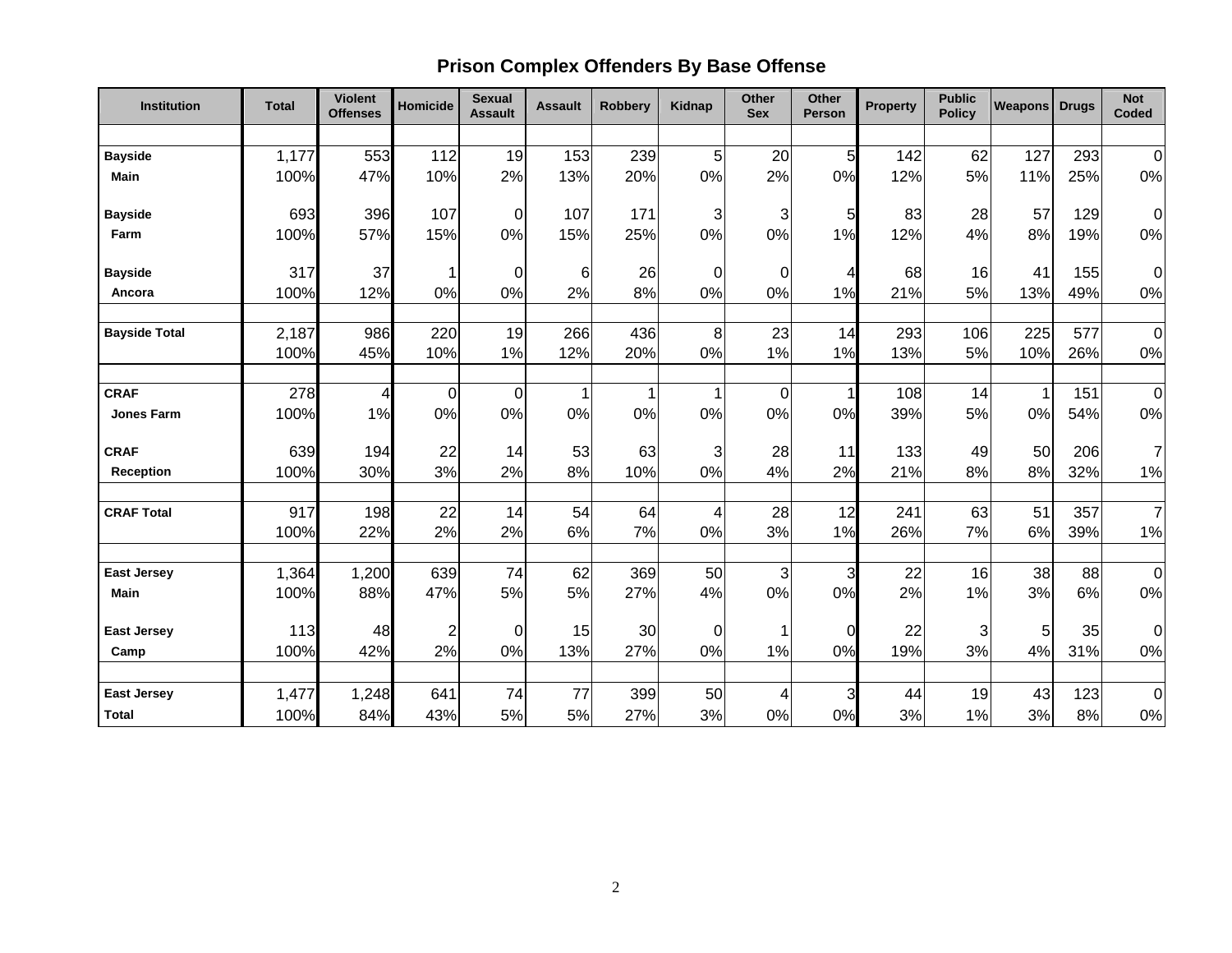# **Prison Complex Offenders By Base Offense**

| <b>Institution</b>                                  | <b>Total</b>  | <b>Violent</b><br><b>Offenses</b> | Homicide     | <b>Sexual</b><br><b>Assault</b> | <b>Assault</b> | <b>Robbery</b> | Kidnap   | <b>Other</b><br><b>Sex</b> | Other<br><b>Person</b> | <b>Property</b> | <b>Public</b><br><b>Policy</b> | <b>Weapons</b> | <b>Drugs</b> | <b>Not</b><br>Coded |
|-----------------------------------------------------|---------------|-----------------------------------|--------------|---------------------------------|----------------|----------------|----------|----------------------------|------------------------|-----------------|--------------------------------|----------------|--------------|---------------------|
|                                                     |               |                                   |              |                                 |                |                |          |                            |                        |                 |                                |                |              |                     |
| <b>Midstate</b>                                     | 690           | 396                               | 23           | 118                             | 61             | 66             | 6        | 112                        | 10                     | 99              | 32                             | 40             | 123          | $\overline{0}$      |
|                                                     | 100%          | 57%                               | 3%           | 17%                             | 9%             | 10%            | 1%       | 16%                        | 1%                     | 14%             | 5%                             | 6%             | 18%          | $0\%$               |
| <b>NJ State Prison</b>                              | 27            | 14                                | 4            | 0                               | 4              | 6              | $\Omega$ | $\mathbf 0$                | $\Omega$               | 5               | 3                              |                | 4            | $\overline{0}$      |
| <b>Ad Seg Female</b>                                | 100%          | 52%                               | 15%          | 0%                              | 15%            | 22%            | 0%       | 0%                         | 0%                     | 19%             | 11%                            | 4%             | 15%          | 0%                  |
| <b>NJ State Prison</b>                              | 1,922         | 1,716                             | 1,150        | 86                              | 78             | 316            | 66       | 8                          | 12                     | 37              | 23                             | 46             | 90           | 10                  |
| Main                                                | 100%          | 89%                               | 60%          | 4%                              | 4%             | 16%            | 3%       | 0%                         | 1%                     | 2%              | 1%                             | 2%             | 5%           | 1%                  |
| <b>NJ State Prison</b>                              |               |                                   |              | 86                              |                | 322            | 66       |                            |                        |                 |                                | 47             |              | 10                  |
| <b>Total</b>                                        | 1,949<br>100% | 1,730<br>89%                      | 1,154<br>59% | 4%                              | 82<br>4%       | 17%            | 3%       | 8<br>0%                    | 12<br>1%               | 42<br>2%        | 26<br>1%                       | 2%             | 94<br>5%     | 1%                  |
|                                                     |               |                                   |              |                                 |                |                |          |                            |                        |                 |                                |                |              |                     |
| Northern                                            | 1,918         | 1,261                             | 373          | 117                             | 216            | 488            | 37       | 27                         | 3                      | 146             | 87                             | 108            | 316          | 0                   |
| Main                                                | 100%          | 66%                               | 19%          | 6%                              | 11%            | 25%            | 2%       | 1%                         | 0%                     | 8%              | 5%                             | 6%             | 16%          | $0\%$               |
| <b>Northern</b>                                     | 556           | 309                               | 67           | 19                              | 72             | 139            | 3        | 6                          | 3                      | 57              | 31                             | 46             | 113          | 0                   |
| Ad Seg Male                                         | 100%          | 56%                               | 12%          | 3%                              | 13%            | 25%            | 1%       | 1%                         | 1%                     | 10%             | 6%                             | 8%             | 20%          | 0%                  |
| <b>Northern Total</b>                               | 2,474         | 1,570                             | 440          | 136                             | 288            | 627            | 40       | 33                         | 6                      | 203             | 118                            | 154            | 429          | $\overline{0}$      |
|                                                     | 100%          | 63%                               | 18%          | 5%                              | 12%            | 25%            | 2%       | 1%                         | 0%                     | 8%              | 5%                             | 6%             | 17%          | 0%                  |
|                                                     |               |                                   |              |                                 |                |                |          |                            |                        |                 |                                |                |              |                     |
| <b>Southern</b>                                     | 2,337<br>100% | 789<br>34%                        | 83<br>4%     | 34<br>1%                        | 273<br>12%     | 347<br>15%     | 8<br>0%  | 35<br>1%                   | 9<br>0%                | 377<br>16%      | 127<br>5%                      | 229<br>10%     | 815<br>35%   | $\mathbf 0$<br>0%   |
|                                                     |               |                                   |              |                                 |                |                |          |                            |                        |                 |                                |                |              |                     |
| <b>South Woods</b>                                  | 3,376         | 2,291                             | 652          | 306                             | 360            | 802            | 53       | 98                         | 20                     | 293             | 126                            | 198            | 466          | $\overline{2}$      |
|                                                     | 100%          | 68%                               | 19%          | 9%                              | 11%            | 24%            | 2%       | 3%                         | 1%                     | 9%              | 4%                             | 6%             | 14%          | 0%                  |
| <b>Subtotal</b>                                     | 15,407        | 9,208                             | 3,235        | 787                             | 1,461          | 3,063          | 235      | 341                        | 86                     | 1,592           | 617                            | 987            | 2,984        | 19                  |
| <b>Male Offenders in</b><br><b>Other Facilities</b> | 100%          | 60%                               | 21%          | 5%                              | 9%             | 20%            | 2%       | 2%                         | 1%                     | 10%             | 4%                             | 6%             | 19%          | 0%                  |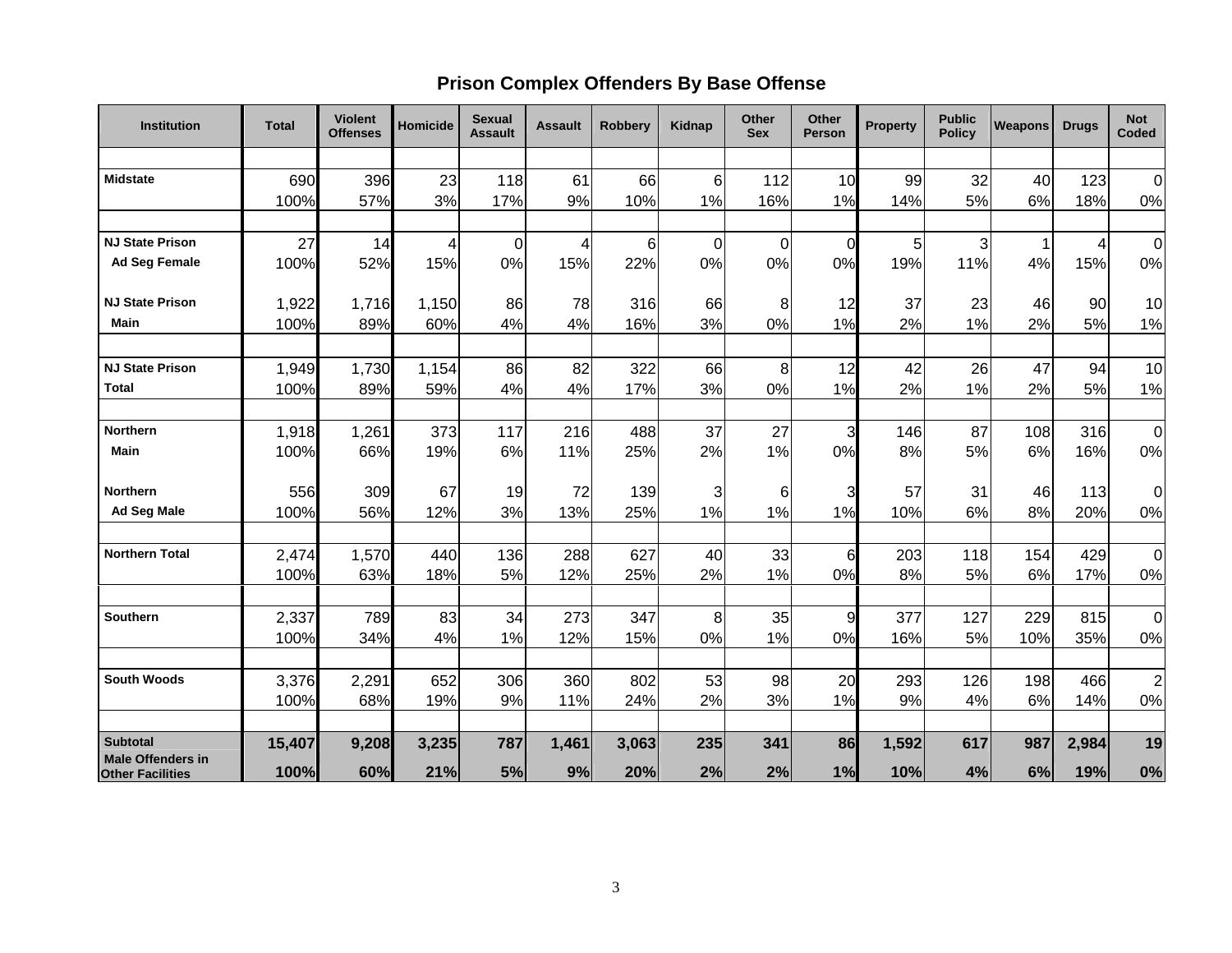| <b>Institution</b>    | <b>Total</b> | <b>Violent</b><br><b>Offenses</b> | Homicide | <b>Sexual</b><br><b>Assault</b> | <b>Assault</b> | <b>Robbery</b> | Kidnap | <b>Other</b><br><b>Sex</b> | Other<br><b>Person</b> | <b>Property</b> | <b>Public</b><br><b>Policy</b> | <b>Weapons Drugs</b> |       | <b>Not</b><br>Coded |
|-----------------------|--------------|-----------------------------------|----------|---------------------------------|----------------|----------------|--------|----------------------------|------------------------|-----------------|--------------------------------|----------------------|-------|---------------------|
|                       |              |                                   |          |                                 |                |                |        |                            |                        |                 |                                |                      |       |                     |
| <b>ADTC</b>           | 713          | 701                               | 3        | 587                             | ⌒              | 5              | 19     | 72                         | 13                     |                 | 10 <sub>1</sub>                | 0                    |       |                     |
|                       | 100%         | 98%                               | 0%       | 82%                             | 0%             | $1\%$          | 3%     | 10%                        | 2%                     | 0%l             | 1%                             | 0%                   | $0\%$ | 0%                  |
|                       |              |                                   |          |                                 |                |                |        |                            |                        |                 |                                |                      |       |                     |
| <b>Subtotal</b>       | 16,120       | 9,909                             | 3,238    | 1,374                           | ,463           | 3,068          | 254    | 413                        | 99                     | 1,593           | 627                            | 987                  | 2,985 | 19                  |
|                       | 100%         | 61%                               | 20%      | 9%                              | 9%             | 19%            | 2%     | 3%                         | 1%                     | 10%             | 4%                             | 6%                   | 19%   | 0%                  |
|                       |              |                                   |          |                                 |                |                |        |                            |                        |                 |                                |                      |       |                     |
| <b>Mahan - Female</b> | 747          | 412                               | 187      | 12                              | 77             | 96             |        | 29                         |                        | 113             | 62                             | 12                   | 143   | 5                   |
| Prison                | 100%         | 55%                               | 25%      | 2%                              | 10%            | 13%            | $1\%$  | 4%                         | 1%                     | 15%             | 8%                             | 2%                   | 19%   | 1%                  |
|                       |              |                                   |          |                                 |                |                |        |                            |                        |                 |                                |                      |       |                     |
| <b>Total Prison</b>   | 16,867       | 10,321                            | 3,425    | 1,386                           | 1,540          | 3,164          | 261    | 442                        | 103                    | 1,706           | 689                            | 999                  | 3,128 | 24                  |
| <b>Complex</b>        | 100%         | 61%                               | 20%      | 8%                              | 9%             | 19%            | 2%     | 3%                         | 1%                     | 10%             | 4%                             | 6%                   | 19%   | 0%                  |

# **Prison Complex Offenders By Base Offense**

#### **ADTC** MALE OFFENDERS IN OTHER FACILITIES

#### **FEMALE OFFENDERS**



Nineteen percent (19%) of all Male Offenders in Other Facilities were convicted of drug offenses.



Violent offenses were the most frequent commitment-offenses at Edna Mahan (55.2%).

Nineteen percent (19%) of female inmates were committed for drug offenses.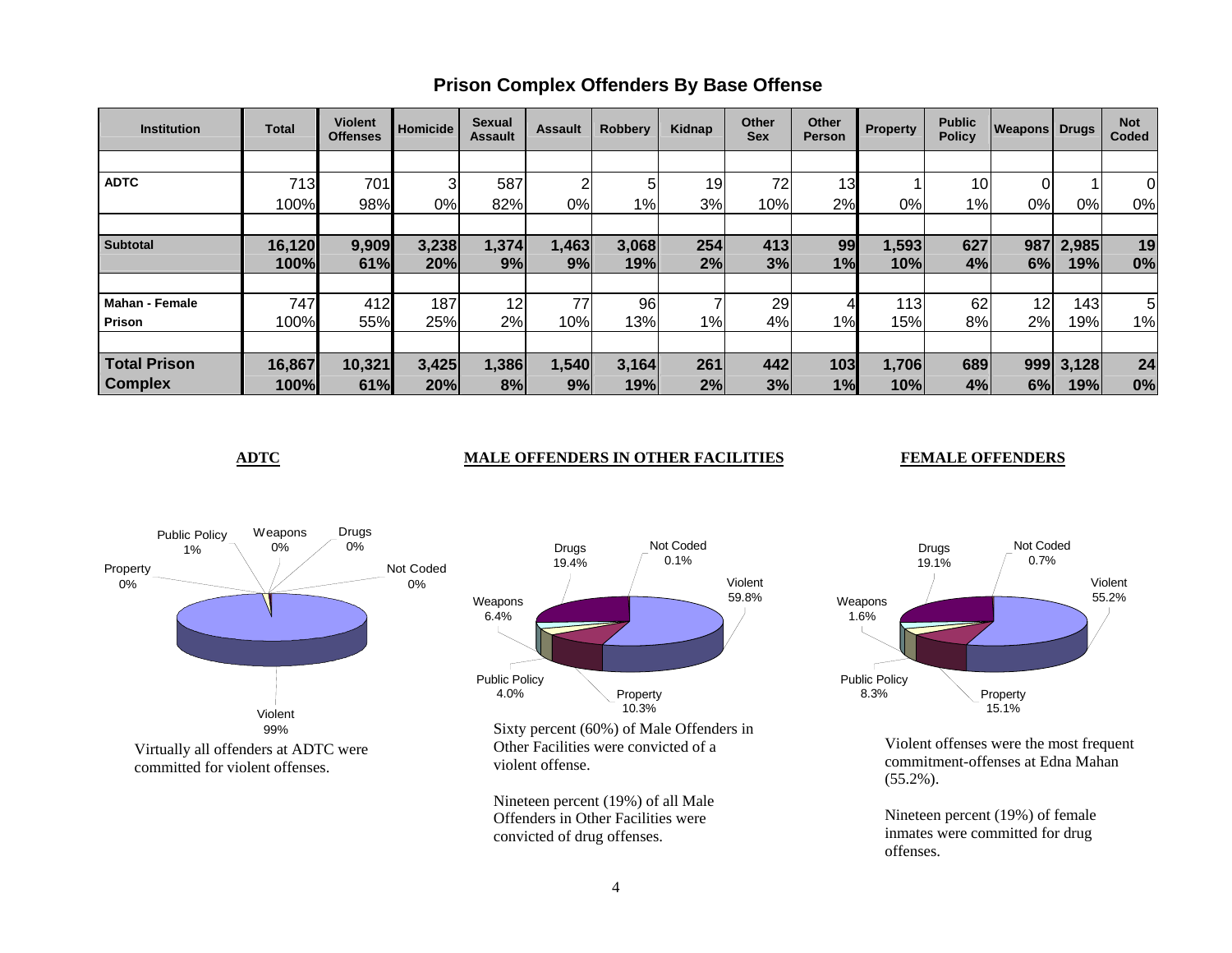| <b>Institution</b>         | <b>Total</b>  | <b>Violent</b><br><b>Offenses</b> | <b>Homicide</b> | <b>Sexual</b><br><b>Assault</b> | <b>Assault</b> | <b>Robberv</b> | Kidnap               | Other<br><b>Sex</b> | <b>Other</b><br><b>Person</b> | <b>Property</b> | <b>Public</b><br><b>Policy</b> | <b>Weapons</b> | <b>Drugs</b> | <b>Not</b><br>Coded  |
|----------------------------|---------------|-----------------------------------|-----------------|---------------------------------|----------------|----------------|----------------------|---------------------|-------------------------------|-----------------|--------------------------------|----------------|--------------|----------------------|
|                            |               |                                   |                 |                                 |                |                |                      |                     |                               |                 |                                |                |              |                      |
| <b>Garden State</b>        | 1,801         | 1049                              | 162             | 94                              | 229            | 508            | 13                   | 37                  | 6                             | 137             | 66                             | 271            | 278          | $\overline{0}$       |
|                            | 100%          | 58%                               | 9%              | 5%                              | 13%            | 28%            | 1%                   | 2%                  | 0%                            | 8%              | 4%                             | 15%            | 15%          | 0%                   |
|                            |               |                                   |                 |                                 |                |                |                      |                     |                               |                 |                                |                |              |                      |
| <b>Mountainview</b>        | 1,054<br>100% | 361<br>34%                        | 22<br>2%        | 13<br>1%                        | 92<br>9%       | 217<br>21%     | $\overline{c}$<br>0% | 11<br>1%            | 4<br>0%                       | 123<br>12%      | 48<br>5%                       | 228<br>22%     | 294<br>28%   | $\overline{0}$<br>0% |
|                            |               |                                   |                 |                                 |                |                |                      |                     |                               |                 |                                |                |              |                      |
| Wagner                     | 609           | 367                               | 51              | 9                               | 96             | 195            | 3                    | $\overline{7}$      | 6                             | 45              | 21                             | 82             | 94           | $\mathbf 0$          |
| <b>Main</b>                | 100%          | 60%                               | 8%              | $1\%$<br>1                      | 16%            | 32%            | 0%                   | 1%                  | 1%                            | 7%              | 3%                             | 13%            | 15%          | 0%                   |
| Wagner                     | 290           | 155                               | 13              | 5                               | 41             | 89             | 1                    | 5                   | 1 <sub>1</sub>                | 26              | 8                              | 47             | 54           | $\Omega$             |
| Ad Seg                     | 100%          | 53%                               | 4%              | 2%                              | 14%            | 31%            | 0%                   | 2%                  | 0%                            | 9%              | 3%                             | 16%            | 19%          | 0%                   |
| Wagner                     | 139           | 65                                | 9               | 0                               | 19             | 34             | 3                    | 0                   | $\overline{0}$                | 11              | $\overline{7}$                 | 29             | 27           | 0                    |
| <b>Minimum Units</b>       | 100%          | 47%                               | 6%              | 0%                              | 14%            | 24%            | 2%                   | 0%                  | 0%                            | 8%              | 5%                             | 21%            | 19%          | 0%                   |
| Wagner                     | 1,038         | 587                               | 73              | 14                              | 156            | 318            | 7                    | 12                  | $\overline{7}$                | 82              | 36                             | 158            | 175          | $\Omega$             |
| <b>Total</b>               | 100%          | 57%                               | 7%              | 1%                              | 15%            | 31%            | 1%                   | 1%                  | 1%                            | 8%              | 3%                             | 15%            | 17%          | 0%                   |
|                            |               |                                   |                 |                                 |                |                |                      |                     |                               |                 |                                |                |              |                      |
| <b>Total Youth Complex</b> | 3,893<br>100% | 1,997<br>51%                      | 257<br>7%       | 121<br>3%                       | 477<br>12%     | 1,043<br>27%   | 22<br>1%             | 60<br>2%            | 17<br>0%                      | 342<br>9%       | 150<br>4%                      | 657<br>17%     | 747<br>19%   | $\bf{0}$<br>0%       |

## **Youth Complex Offenders By Base Offense**